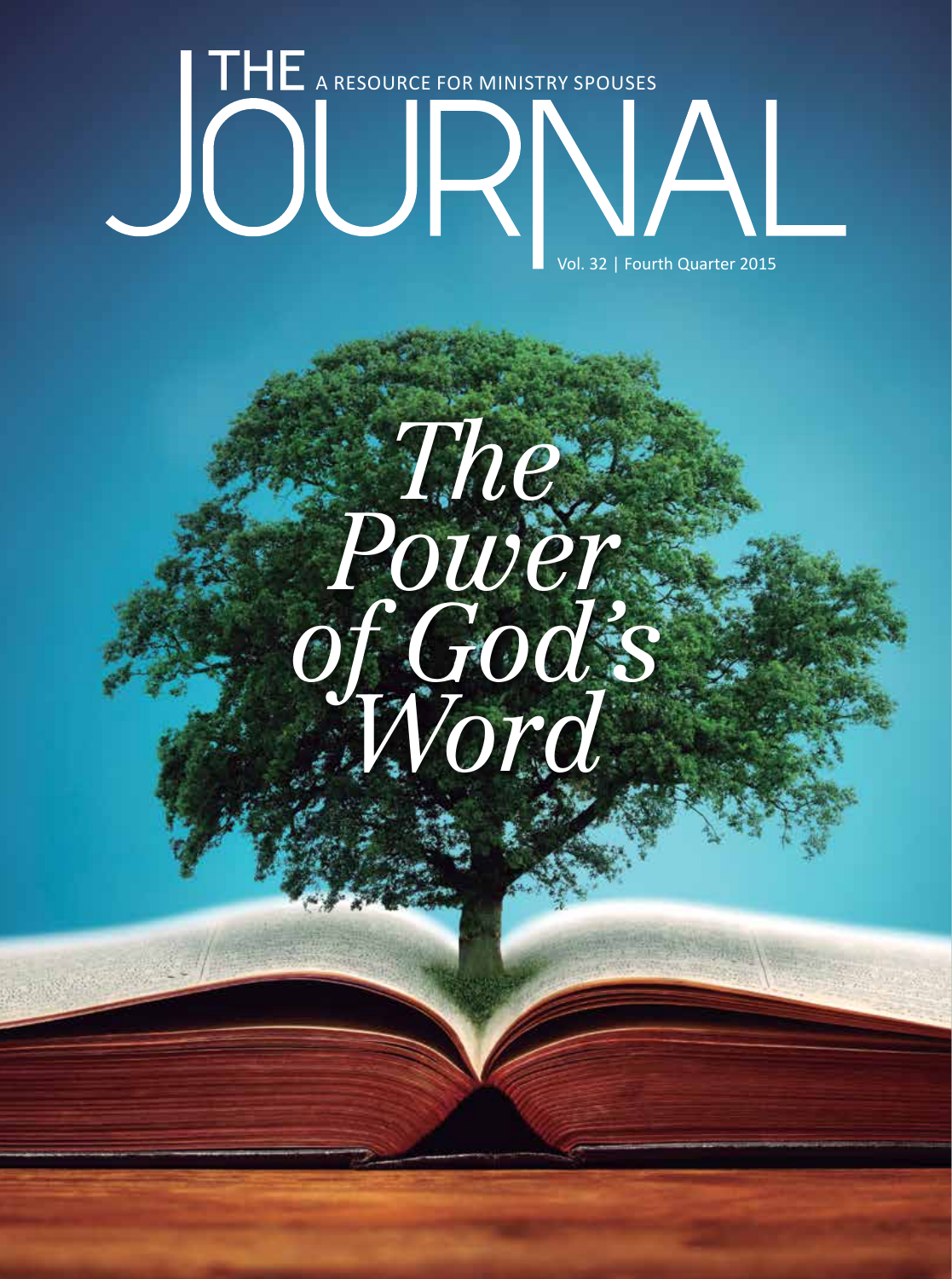# *The Backward Glance*

*"Taking time to look back, is a foundation on course to build a stable future."*

*Unarine Ramaru*

THE SHOCK HIT ME the instant I saw the train leave the station. My purse! I had left my purse on the train! I could see it clearly in my mind, on the floor by the seat I had just left. I'd grabbed my packages from the overhead bin and walked of



the train, leaving my purse with my credit cards, checkbook, keys, health card, driver's license, social security card, and a bit of money. As I began to panic, I berated myself for not having followed the "Backward Glance" rule.

# **LOOKING BACK**

During nurses' training some years ago, as my class began clinical duties, we were advised to always stop at the doorway of a

patient's room and look back to be sure everything was in order and the patient was comfortable. This rule has been remarkably helpful not only in my nursing experience but also when leaving the house, my office, the clinic, the car, my seat on a plane (or train), or the pew at church. The concept applies just as well to mentally

reviewing past experiences, beliefs and practices learned, or past dreams and goals. You may have heard advice against reflecting on the past, based on the idea that people should look forward and not dwell on mistakes or neglected opportunites. But we can experience positive results from occasionally reflecting on life and thinking with gratitude about God's faithfulness, forgiveness, and generous blessings. Looking back can strengthen hope, rekindle faith, and fll the heart with a sense of health-giving peace.

## **RECALLING OUR HERITAGE**

Do you remember how health ministry began for the Seventh-day Adventist Church? During a vision on June 6, 1863, Ellen White received detailed instructions from God regarding specifc health principles she was to share with the church. It was a time of ignorance regarding health habits, barbaric curative treatments, and a universal misunderstanding of disease. The vision was a shocking revelation even to Ellen White. Since then, God's principles for good health and longevity have been validated over and over by medical research as scientifically sound.

While we do feel truly privileged to have a message of health, our imperfect human natures sometimes forget the benefits and become a bit too relaxed. We can end up depending on personal interpretations of health principles in order to accommodate tastes or habit preferences. Just as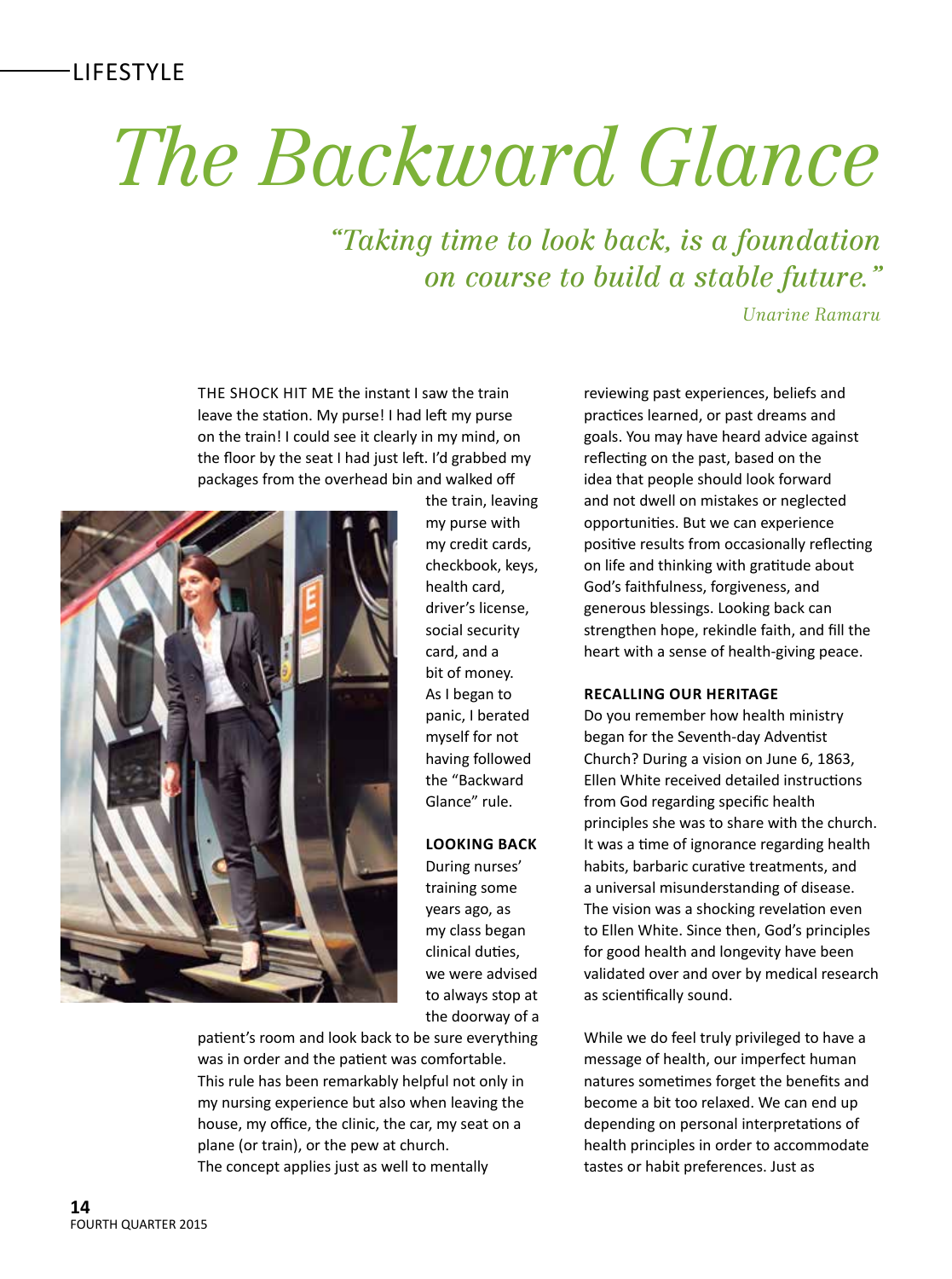reflection can benefit our personal lives, this is another area where it's good to look back and be reminded of God's loving instructions. He wants His children to enjoy the best health possible!

Take a minute to review these core principles as they were presented in 1863:

*1. Those who do not control their appetite in eating are guilty of intemperance.*

2. Swine's flesh is not to be eaten under any circumstance.

3. Tobacco in any form is a slow poison.

4. Strict cleanliness of the body and home premises is important.

5. Tea and coffee, like tobacco, are slow poisons.

6. Rich cake, pies, and puddings are injurious.

7. Eating in between meals injures the stomach and digestive process.

8. Adequate tme must be allowed between meals, giving the stomach time to rest.

9. If a third meal is taken, it should be light and eaten several hours before bedtme.

10. People used to meat, gravies, and pastries do not immediately relish a plain, wholesome diet.

11. Gluttonous appetite contributes to indulgence of corrupt passions.

12. Adopting a plain, nutritious diet may overcome the physical damage caused by a wrong diet.

13. Reforms in eating will save expense and labor.

14. Children eating flesh meat and spicy foods have strong tendencies toward sexual indulgences.

15. Pure water should be used freely in maintaining health and curing illnesses.

16. Nature alone has curative powers.

17. Common medicines, such as strychnine, opium, calomel, mercury, and quinine, are poisons. *(These were common disease treatment optons used at the tme of the vision. Quinine is stll used with care for the treatment of malaria.)*

18. Parents transmit their weaknesses to their children; prenatal infuences have enormous effects.

19. Obeying the laws of health will prevent many illnesses.

20. God is too often blamed for deaths caused by violation of nature's laws.